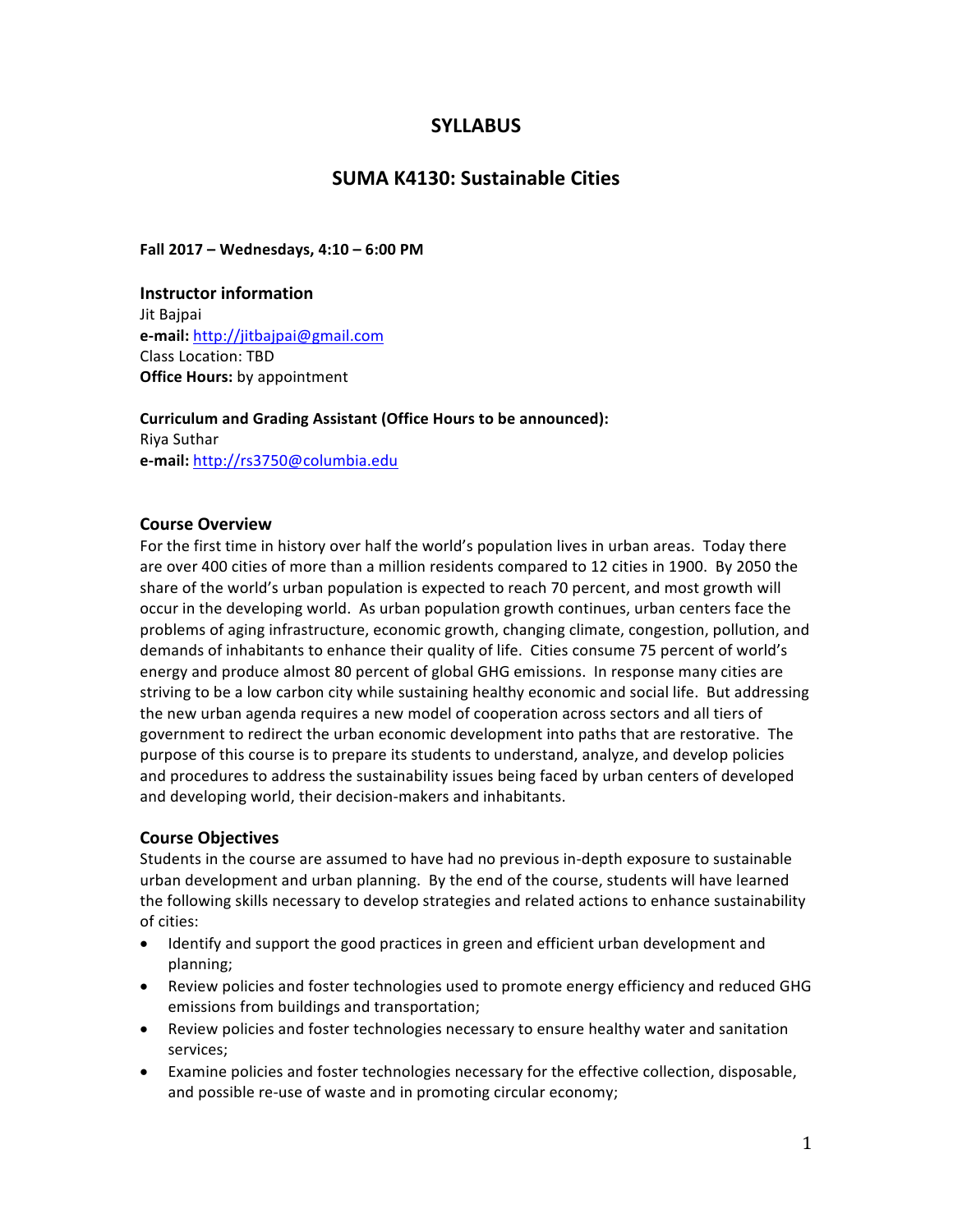- Approaches to climate change adaptation & mitigation measures undertaken by cities; and
- Examine, track, and analyze sustainability metrics and indicators for urban centers

### **Course Structure and Schedule details**

#### **PART A: SUSTAINABLE CITIES - AN INTRODUCTION**

#### **Week 1 (Sept. 6): Linking Sustainability Concept and Cities**

Required Readings: 

- Sean Fox: Urbanization as a Global Historic Process: Theory & Evidence from Sub-Saharan Africa, Population & Development Review, 38(2), Page 285-310, June, 2012 http://onlinelibrary.wiley.com/doi/10.1111/j.1728-4457.2012.00493.x/pdf
- Campbell Scott, "Green Cities, Growing Cities & Just Cities: Urban Planning & the Contradictions of Sustainable Development", Journal of American Planning Association 62:3, 296-312, 1996

http://www.tandfonline.com/doi/pdf/10.1080/01944369608975696

Recommended Readings:

- William E. Rees, "Achieving Sustainability: Reform or Transformation?" Journal of Planning Literature, Vol. 9, No.4, May 1995, pp-343-361. http://jpl.sagepub.com/content/9/4/343.full.pdf+html
- Portney, Kent E., "Taking Sustainable Cities Seriously: Economic Development, the Environment, and Quality of Life in American Cities", Cambridge, "Chapter 1: The Conceptual Foundations of Sustainable Cities: Sustainability, Sustainable Economic Development, and Sustainable Communities", MIT Press, 2013.

**Class Exercise**: Participants will complete in advance the personal ecological footprint estimate using the online calculator and determine the potential for reduced resource usage. http://www.carbonfootprint.com/calculator.aspx

### **Week 2 (Sept. 13): Urban Development and Economics**

Required Readings: (First and one of the remaining two)

- Luis M.A. Battencourt, "The kind of problem a city is". Santa Fe Institute, 2013 http://www.santafe.edu/media/workingpapers/13-03-008.pdf
- Bret Clark, "Ebenezer Howard and Marriage of Town & Country: An Introduction to Howard's Garden Cities of Tomorrow", Organization & Environment, Sage, 2003 http://oae.sagepub.com/content/16/1/87.full.pdf+html
- Mathias Wendt, "The Importance of Death and Life of American Cities by Jane Jacobs to Profession of Urban Planning", New Visions for Urban Affairs, Volume 1, Spring 2009 http://www.sppa.udel.edu/sites/suapp.udel.edu/files/The%20Importance%20of%20Dealth %20and%20Life%20Final.pdf

Recommended Readings:

- Baipai, Jitendra N., "Building a foundation for smart Indian cities", published in "Insight", a Journal of Indian School of Business, Hyderabad, April 2015.
- Arthur O'Sullivan, "Urban Economics", Seventh Edition, Chapters 1, 6 & 7, McGraw Hill, 2009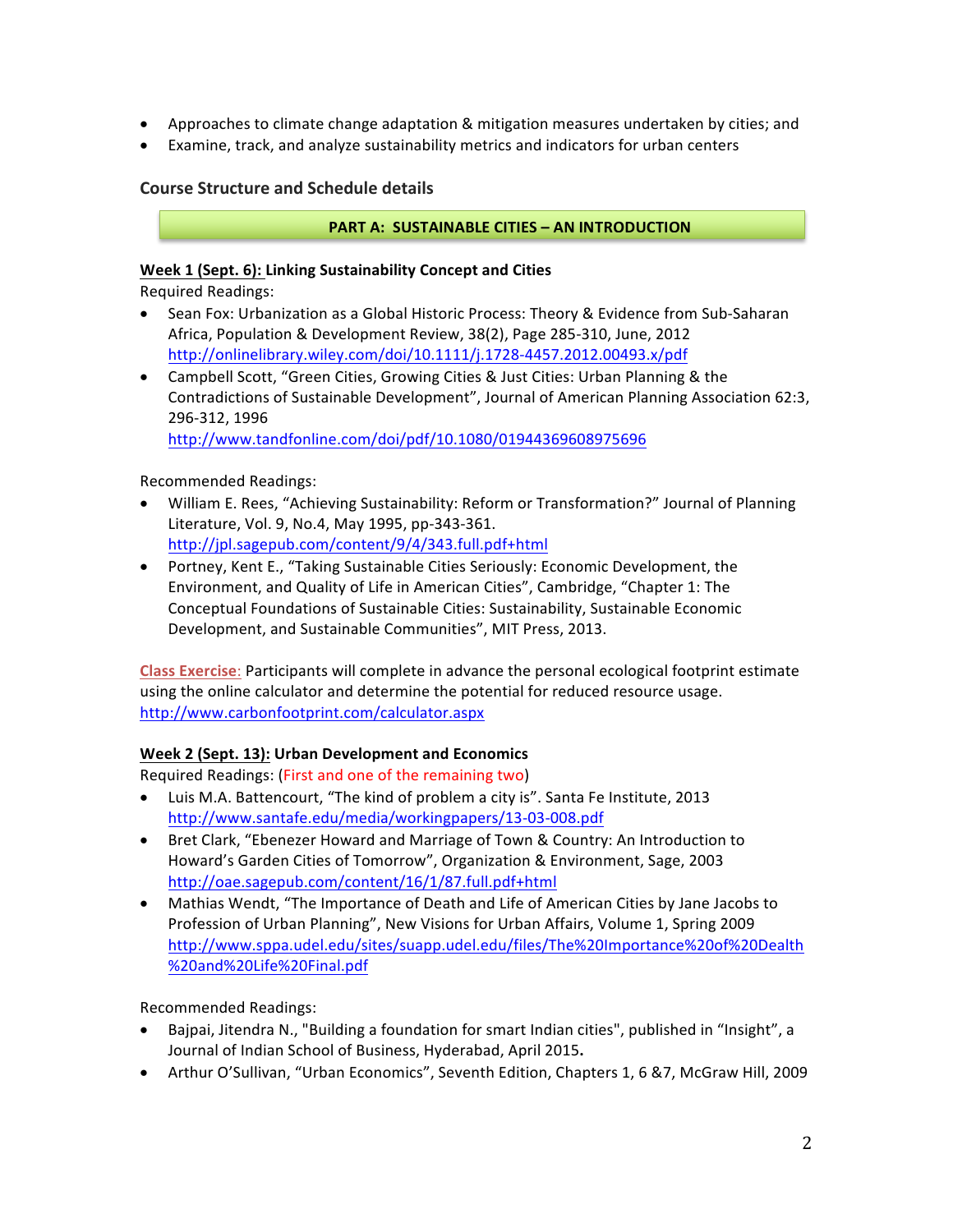## Week 3 (Sept. 20): Sustainability Indicators & Low Carbon Cities: A Road Map

Required Readings: 

- Portney, Kent E., "Taking Sustainable Cities Seriously: Economic Development, the Environment, and Quality of Life in American Cities", Cambridge, "Chapter 2: Measuring the Seriousness of Sustainable Cities", MIT Press, 2013
- Dixon Tim, Enmes M, Hunt M & Lannoa S, "Urban Retrofitting for Sustainability: Mapping the Transition to 2050, Part II Chapter 11: "Pathway to decarbonizing urban system", Earthscan from Routledge, London, NY, 2014

Recommended Readings:

- Skea J. and S. Nishioka, "Policies and Practices for a Low Carbon Society", National Institute for Environmental Studies, Editorial 2006.
- http://www.earthscan.co.uk/portals/0/files/sample%20Chapters/9781844075942.pdf
- World Bank, City GHG Emissions per Capita Table, 2010. http://siteresources.worldbank.org/INTUWM/Resources/GHG\_Index\_Mar\_9\_2011.pdf
- C40 Cities, "Climate Action in Megacities, Cities baseline and opportunities", Executive Summary, Pages 1-12, Arup Report, 2011. http://www.c40citieslive.squarespace.com/storage/ARUP%20C40%20Basline%20Report.pdf

**Class Exercise**: Participants will be divided into six sector specific groups. Each group will review in advance the website of Office of Sustainability & Environment, Seattle, and the progress Report of the sector assigned to them (e.g., Building & energy, Land use & transport, etc.). Based on the review each group will present (not more than three slides) their group's assessment of the city performance in meeting the planned sustainability goals and targets of the sector.

http://www.seattle.gov/environment/moving-the-needle

### **PART B: DIMENSIONS OF URBAN SUSTAINABILITY**

### **Week 4 (Sept. 27): Environment, Poverty & Social Sustainability**

Required Readings:

- Portney, Kent E., "Taking Sustainable Cities Seriously: Economic Development, the Environment, and Quality of Life in American Cities", Cambridge, Chapter 6: Is Sustainable City a More Egalitarian Place? Sustainable Communities, Environmental Equity, and Social Justice, MIT Press, 2003.
- Jenks Mike, Jones Colin, "Dimensions of the Sustainable City", Chapter 5: Social Acceptability, SpringerLink, 2010 (e-book in library)

https://clio.columbia.edu/quicksearch?q=Dimensions+of+sustainable+cities&commit=Search)

Recommended Reading:

• Perlman Janice E., Sheehan Molly O'Meara, "Fighting Poverty & Environmental Justice in Cities", 2007 State of the World: Our Urban Future, Chapter 9, World Watch Institute.

http://www.megacitiesproject.org/pdf/SOW\_07\_chapter\_9.pdf

**Review the summary of two case studies:** Innovation in Housing for the Poor: Cemex http://www.google.com/url?sa=t&rct=j&q=&esrc=s&source=web&cd=4&ved=0CEIQFjAD&url=h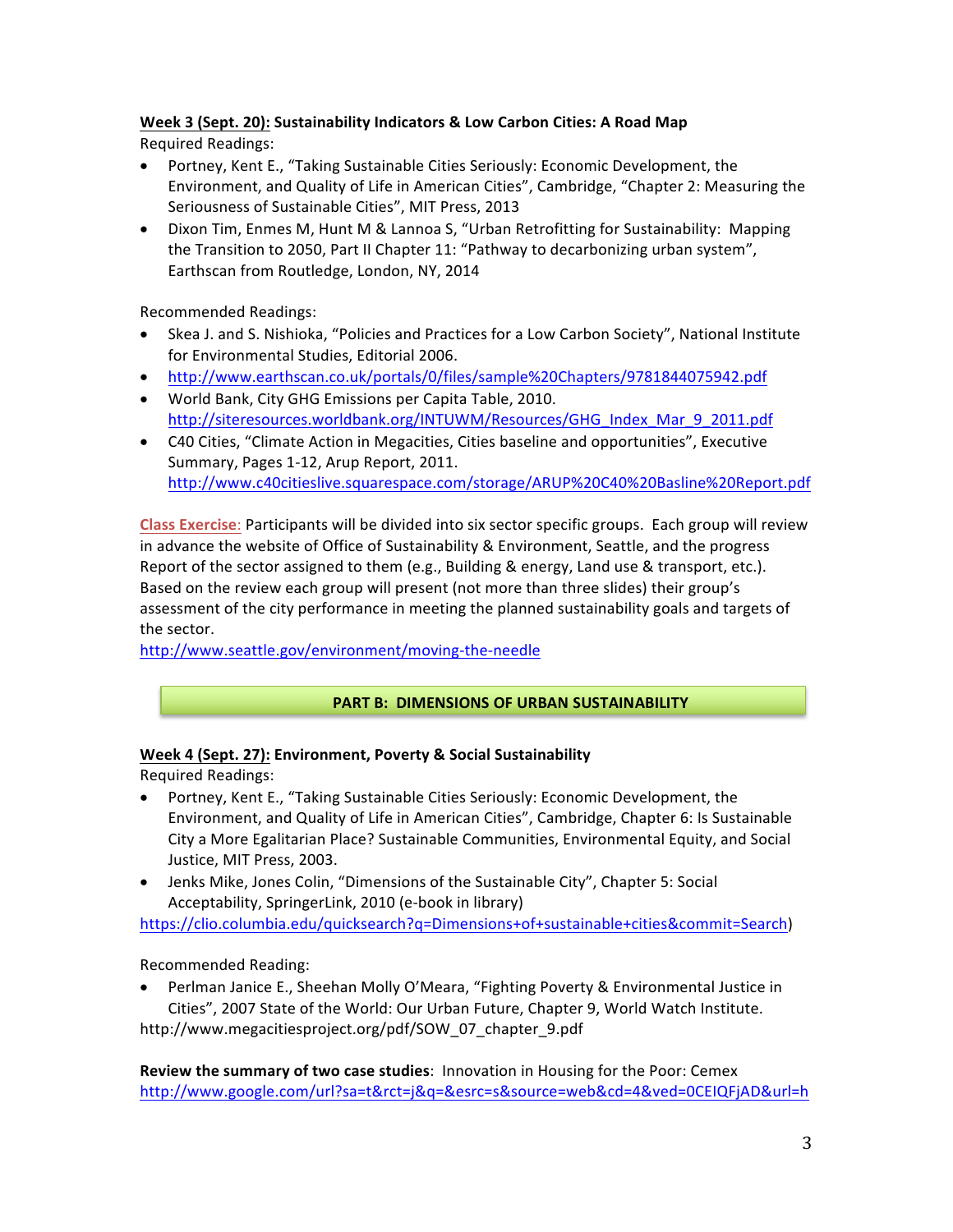ttp%3A%2F%2Fisites.harvard.edu%2Ffs%2Fdocs%2Ficb.topic1098216.files%2FCEMEX.pptx&ei= MrtZU-\_4Ae2gyQHo14GIBw&usg=AFQjCNGnoqov\_zTpmfdtBNTbG\_6J0LmxA&sig2=DKkh78QUJpjkVSZ1zV9iIw&bvm=bv.65397613,d.aWc

## SEWA: Empowerment through mobilization of poor woman on a large scale (http://info.worldbank.org/etools/docs/reducingpoverty/case/79/fullcase/India%20SEWA%20F ull%20Case.pdf)

## **Week 5 (Oct. 4): Sustainable Urban Spatial Structure**

GUEST SPEAKER: Alain Bertaud, Former Lead Urban Specialist, World Bank and Senior Research Scholar, Marron Institute, NYU



Required Readings:

- Bertaud Alain, "Clearing the air in Atlanta: Transit or Smart Growth or Conventional Economics", Journal of Urban Economics 54, 2003
- Bertaud Alain: "Cities as labor markets", Working Paper #2, NYU, Feb. 19, 2014. http://marroninstitute.nyu.edu/content/working-papers/cities-as-labor-markets
- Echenique M. H., Hargreaves A.H., Michel G. and Namdeo A., "Growing Cities Sustainably", Journal of American Planning Association, 78:2, Pages 121-137, 2012 http://www.tandfonline.com/doi/pdf/10.1080/01944363.2012.666731

Recommended Readings: 

• Transport Research Board, "Driving and the Built Environment: The Effect of Compact Development on Motorized Travel, Energy Use, and CO2 emissions", Summary, Special Report 298, Washington, D.C., 2009,

http://www.nap.edu/openbook.php?record\_id=12747

## **Week 6 (Oct. 11): Urban Travel Mobility**

Required Readings: (Select two of the following three)

- Bajpai, Jitendra N., "Emerging Vehicle Technologies and the Search for Urban Mobility Solutions", Journal of Urban, Planning & Transport Research, Vol. 4, 2016, Issue 1 http://www.tandfonline.com/eprint/rmWFcyHMerxiadEquKhA/full
- Suzuki H, Cervero R., Luchi K., "Transforming Cities with Transit", Pages 1-21, World Bank, 2012 http://wwwwds.worldbank.org/external/default/WDSContentServer/WDSP/IB/2013/01/09/000425962 \_20130109153314/Rendered/PDF/NonAsciiFileName0.pdf
- Ewing Reid, Cervero R., "Travel and the Built Environment", Journal of American Planning Association, May 11, 2010 http://reconnectingamerica.org/assets/Uploads/travelbuiltenvironment20100511.pdf

Recommended Reading: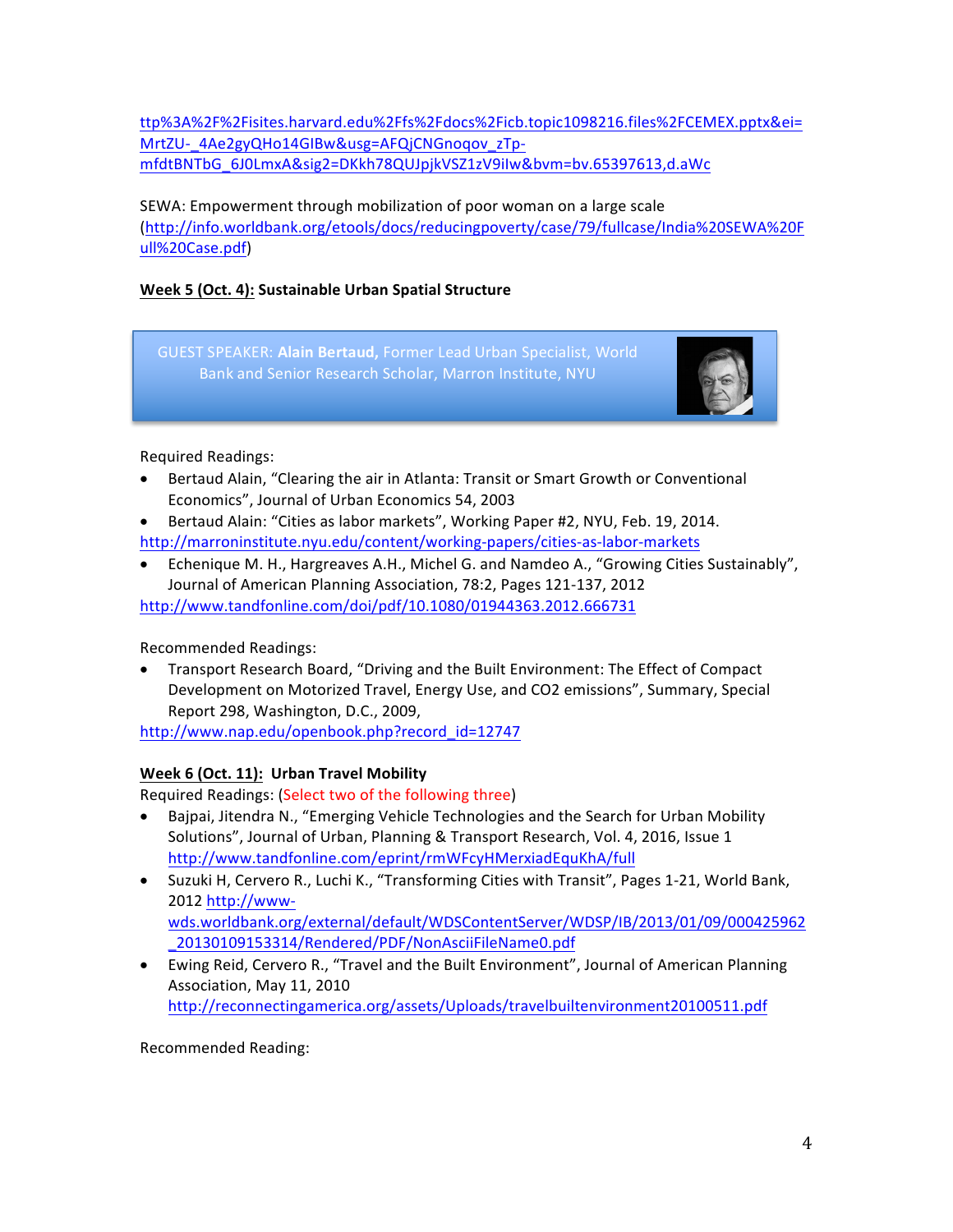- Dixon Tim, Enmes M, Hunt M & Lannoa S, "Urban Retrofitting for Sustainability: Mapping the Transition to 2050, Part II Chapter 7: Urban design & the retrofit agenda", Earthscan from Routledge, London, NY, 2014
- US. EPA, "Green Communities", http://www.epa.gov/greenkit/index.htm

**Class Exercise: Students will watch the "Ted talk" and review one of the following four case** studies prior to the class. The class will discuss the lessons of each case study and its effectiveness in promoting sustainable transport strategy.

- Ted talk by the Mayor of Bagota: Why buses represent democracy in action https://www.ted.com/talks/enrique\_penalosa\_why\_buses\_represent\_democracy\_in\_action
- Lam, S.H. and Toan T.D., "Land Transport Policy and Public Transit in Singapore", Transportation 33(2): 171-188, 2006 http://www.springerlink.com/content/q5r8g4211x38664h/fulltext.pdf
- ESMAP, Bagota, Columbia, Bus Rapid Transit for Urban Transport, Nov. 2009 http://www.esmap.org/esmap/node/660
- ESMAP, Cairo Arab Republic of Egypt, Taxi Scraping & Recycling Project, 2010 http://www.esmap.org/esmap/sites/esmap.org/files/CS\_Cairo\_Taxi\_Scrapping\_and\_Recycli ng\_062910.pdf
- Schaller Bruce, "New York City Congestion Pricing Experience and Implications for Road Pricing Experience in US", NY City DOT, Transport Policy 17, 2010 http://www.nyc.gov/html/dot/downloads/pdf/schaller\_paper\_2010trb.pdf

## **Mid-term** assignment to be issued on Oct. 12<sup>th</sup> and submitted by 22<sup>nd</sup> Oct.

### Week 7 (Oct. 18): Urban Energy Infrastructure and Energy Efficiency





Required Readings:

- New York City Govt., One NY: The plan for a strong and just city, Pages 168-170 & 174-175 http://www.nyc.gov/html/onenyc/downloads/pdf/publications/OneNYC.pdf
- Dixon Tim, Enmes M, Hunt M & Lannoa S, "Urban Retrofitting for Sustainability: Mapping the transition to 2050, Part II Chapter 9: "The smart grid & the interface between energy, ICT and the city", and Chapter 10: "Solar energy in urban retrofit", Earthscan from Routledge, London, NY, 2014
- Feng Liu, Anke S. Mayer, John F. Hogan, "Mainstreaming the Building Energy Efficiency Codes in Developing Countries: Global Experience and Lessons from Early Adopters", Executive Summary, The World Bank Working Paper 204, ESMAP, 2010

http://www.esmap.org/esmap/sites/esmap.org/files/WP\_204\_GBL\_Mainstreaming%20Buil ding%20Energy%20Efficiency%20Codes%20in%20Developing%20Countries\_Overview\_1.pdf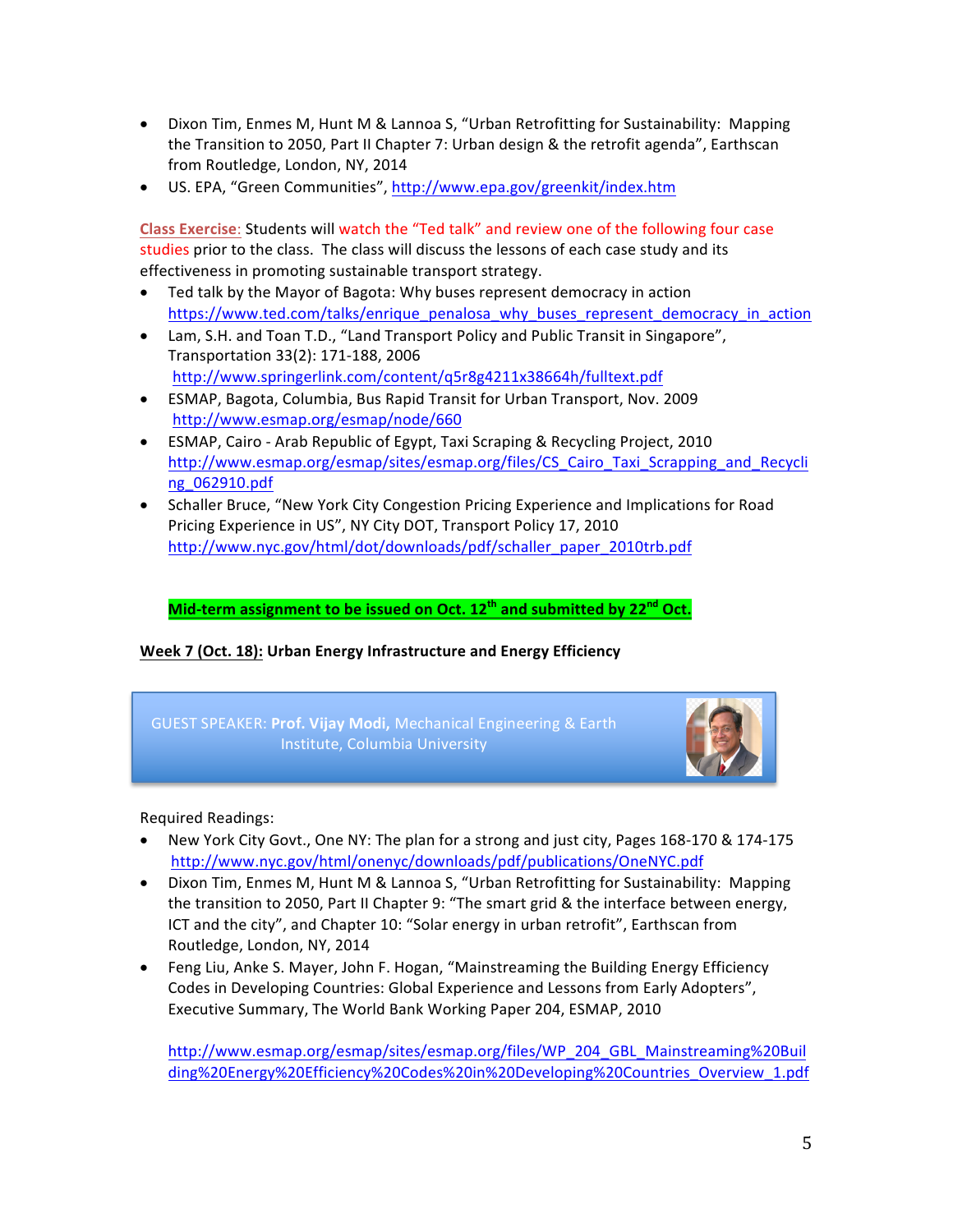Recommended Reading:

MIT Design Advisor: Building Energy Simulator http://designadvisor.mit.edu/design/

### Week 8 (Oct. 25): Mid-term Case Study Review & Smart Technologies and City Governance

Mid-term case study Q& A discussion



### **Week 9 (Nov. 1): Solid Waste & Circular Economy**

Required Readings: (Any two)

- Dixon Tim, Enmes M, Hunt M & Lannoa S, Chapter 14: "Re-engineering the city for sustainable solid waste resource management", Earthscan from Routledge, London, NY, 2014
- Hoornweg Daniel, Bhada-Tata Perinaz, "What a Waste: A Global Review of Solid Waste Management", Chapter 7: "Waste and the Environment", Pages 25-31, World Bank, Urban series 68135, March 2012 http://wwwwds.worldbank.org/external/default/WDSContentServer/WDSP/IB/2012/07/25/ 000333037\_20120725004131/Rendered/PDF/681350WP0REVIS0at0a0Waste20120Final.pdf
- Hahn N., Martin S. & Zils M., Remaking the Industrial Economy, McKinsey Quarterly, Feb 2014.

http://www.mckinsey.com/business-functions/sustainability-and-resourceproductivity/our-insights/remaking-the-industrial-economy?cid=other-eml-alt-mkqmck-oth-

1706&hlkid=aac432d689374252afaddb8720eb3dff&hctky=10079840&hdpid=3e1aa d42-b h

## **Week 10 (Nov. 8): Urban Water & Sanitation**

GUEST SPEAKER: Prof. Upmanu Lall, Director of Waster Center, Earth Institute & Professor of Earth & Environmental Engineering, Civil Engineering and Engineering Mechanics, Columbia University



Required Readings:

- Dixon Tim, Enmes M, Hunt M & Lannoa S, "Urban Retrofitting for Sustainability: Mapping the Transition to 2050, Part III Chapter 13: "Retrofitting sustainable integrated water management at household, building & urban scales".
- Vision 2020: New York City Comprehensive Waterfront Plan, Chapter 3: "Goal 4- Improve Water Quality".

http://www.nyc.gov/html/dcp**/**pdf/cwp/vision2020\_nyc\_cwp.pdf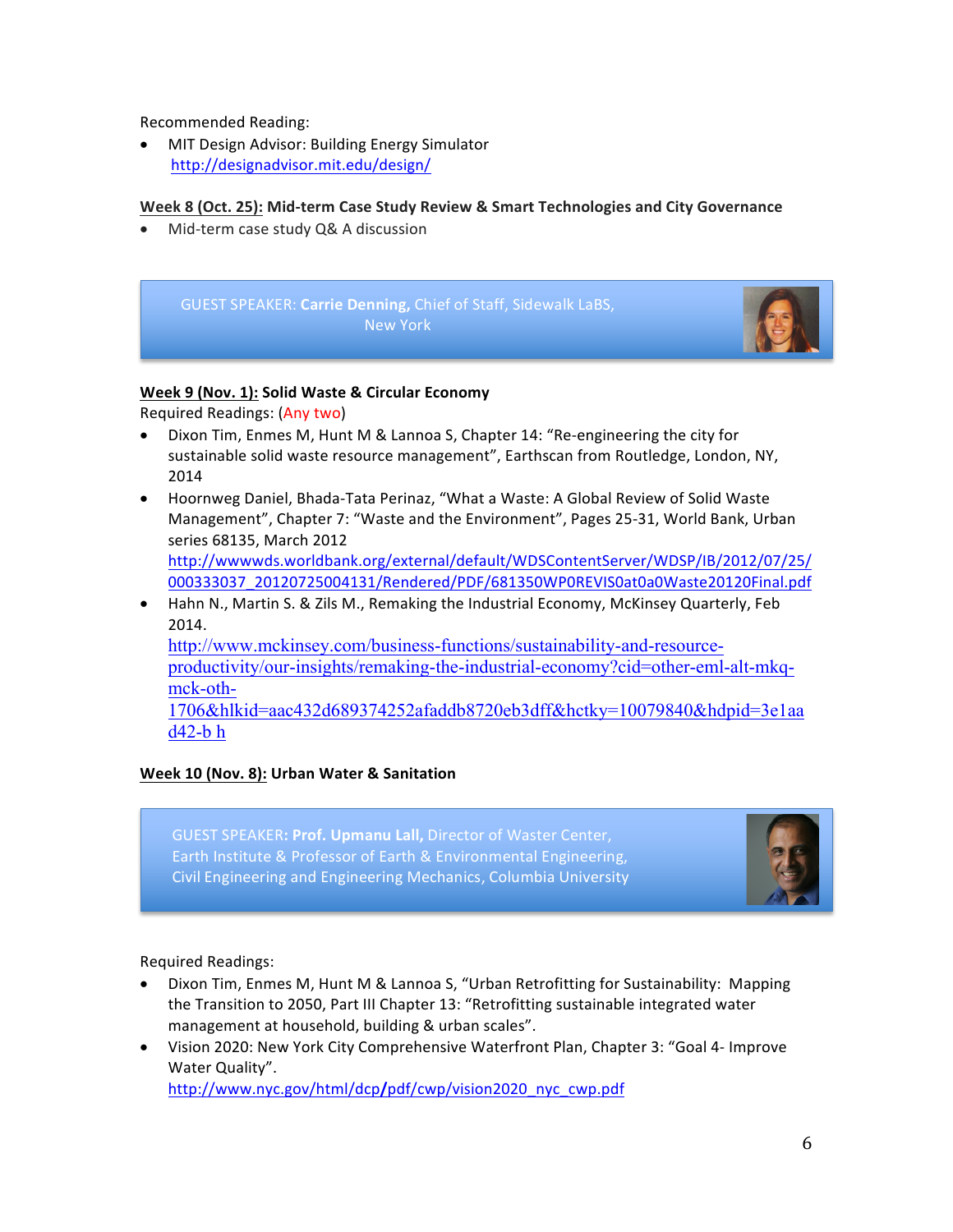Recommended Reading:

California Water Action Plan, Draft Action Plan for Public Review, 2014 http://resources.ca.gov/docs/Final\_Water\_Action\_Plan.pdf

### **Week 11 (Nov. 15): Case Studies – Student Presentations**

Each of the six case study groups will prepare in advance a brief presentation (10 minutes or 5-6 slides) on their respective case study lessons for the class. The presentation should highlight the key features of sustainability actions, their effectiveness and potential for replication. After the group presentations each group will be given five minutes to answer a question given to them in the class.

- **Hammarby Sjostad**, Stockholm, Sweden, 2007 http://www.aeg7.com/assets/publications/hammarby%20sjostad.pdf http://www.hammarbysjostad.se/inenglish/pdf/Grontmij%20Report%20eng.pdf
- **Melbourne,** Australia http://www.melbourne.vic.gov.au/Sustainability/Pages/Overview.aspx http://www.melbourne.vic.gov.au http://www.melbourne.vic.gov.au/1200buildings/Pages/Home.aspx http://smartblocks.com.au/
- Rotterdam: Program on Sustainability & Climate Change, 2011 http://www.rotterdamclimateinitiative.nl/documents/Rotterdam%20Sustainability%20Prog ramme 20102014 herdruk.pdf
- **City of London 2010**, Delivering London's Energy Future: The Mayor's Draft Climate Change Mitigation & Energy Strategy for Consultation with London Assembly and Functional Bodies, February, 2010

http://legacy.london.gov.uk/mayor/priorities/docs/Climate\_change\_mitigation\_energy\_stra tegy.pdf

- **Copenhagen:** Solution for Sustainable City http://www.danishwaterforum.dk/activities/Water\_and\_green\_growth/Copenhagen\_Soluti ons.pdf http://kk.sites.itera.dk/apps/kk\_pub2/pdf/1353\_58936BnEKE.pdf Climate plan: https://stateofgreen.com/files/download/411
	- Adaptation plan

https://stateofgreen.com/files/download/1039

• **Rio-de-Janeiro**

http://documents.worldbank.org/curated/en/2012/06/17893303/rio-de-janeiro-lowcarbon-city-development-program-program-document-rio-de-janeiro-low-carbon-citydevelopment-program-program-document

http://riotimesonline.com/brazil-news/rio-politics/eco-friendly-homes-for-rio-favelas/# http://www.cidadeolimpica.com.br/en/projetos/morar-carioca-2/

http://rioonwatch.org/?p=8136

https://www.brookings.edu/2016/08/12/aligning-olympic-ambitions-with-urban-accessconcerns-in-rio-and-

beyond/?utm\_campaign=Brookings+Brief&utm\_source=hs\_email&utm\_medium=email&ut m\_content=32954467

**Thanksgiving holiday Nov. 22-24**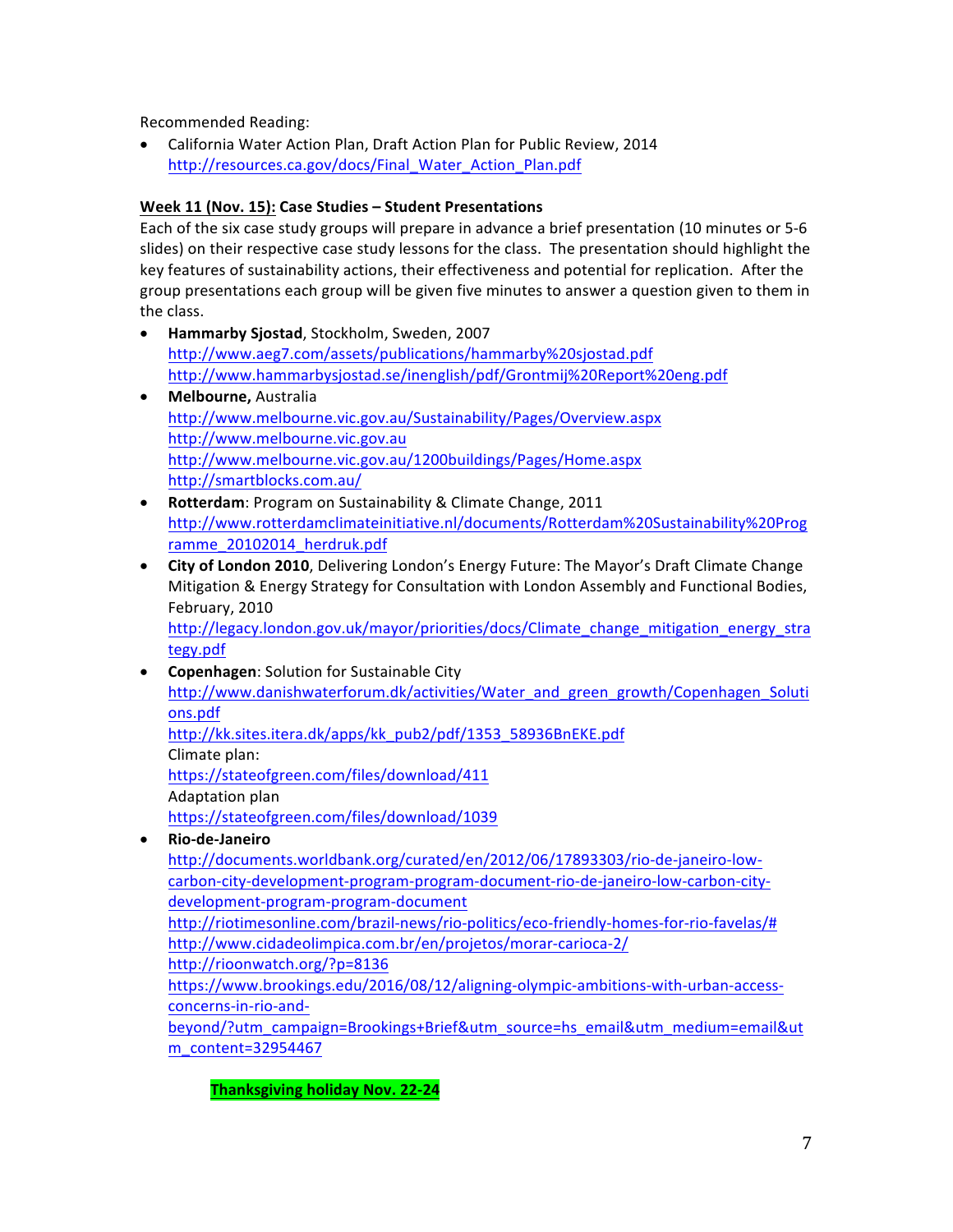## **Week 12 (Nov. 29): Analysis of GHG Emissions and Energy Efficiency**

Required Readings:

- World Bank, The Low Carbon City Development Program (LCCDP) Guidebook, A Systems Approach to Low Carbon Development in Cities, Executive Summary (Pg. 8 -15) and Emission Inventory (Pg. 46-48), 2014 https://openknowledge.worldbank.org/bitstream/handle/10986/21731/946950WP00PUBL 0gram0Guidebook0FINAL.pdf?sequence=1
- C40, ICLEI, WRI, "Global Protocol for Community Scale GHG Emissions", Executive Summary, June 2012. http://www.iclei.org/fileadmin/user\_upload/ICLEI\_WS/Documents/Climate/GPC\_12-8-

14\_1\_.pdf • New York City Govt., Inventory of New York City Greenhouse Gas Emissions, Appendix A to D (pages 39- 46), Nov.2014.

http://www1.nyc.gov/assets/sustainability/downloads/pdf/publications/NYC\_GHG\_Invento ry\_2014.pdf

Recommended Readings:

- UNFCC, "CDM Methodology Booklet", Nov. 2010 http://cdm.unfccc.int/methodologies/documentation/meth\_booklet.pdf - IV
- Class Demo. ESMAP, TRACE a tool for Rapid Assessment of City Energy, 2010. http://www.esmap.org/esmap/sites/esmap.org/files/TRACE 2 PAGER 2011.pdf

## **Week 13 (Dec. 6): Climate Change & Cities**

Required Readings:

- The World Bank, Urban Risk Assessment An Approach for Understanding Climate & Disaster Risk in Cities, 2012, Chapter 1 & 2: Pages 5-33. http://elibrary.worldbank.org/content/book/9780821389621
- EU Commission, adapting infrastructure to climate change, Staff working document, SWD 137, Brussels, 2013, Pages 1-27. http://ec.europa.eu/clima/policies/adaptation/what/docs/swd\_2013\_137\_en.pdf

Recommended Readings: 

- New York City Govt., One NY: The plan for a strong and just city, Vision 4: Our Resilient City, Pages 214-251, 2015 http://www.nyc.gov/html/onenyc/downloads/pdf/publications/OneNYC.pdf
- The World Bank, "Cities and Climate Change: Responding to an Urban Agenda", 2011. http://siteresources.worldbank.org/INTUWM/Resources/340232- 1205330656272/CitiesandClimateChange.pdf
- ICLEI, "Preparing for Climate Change A Guidebook for Local, Regional and State Governments", 2007 http://www.iclei.org/fileadmin/user\_upload/documents/Global/Progams/CCP/Adaptation/I CLEI-Guidebook-Adaptation.pdf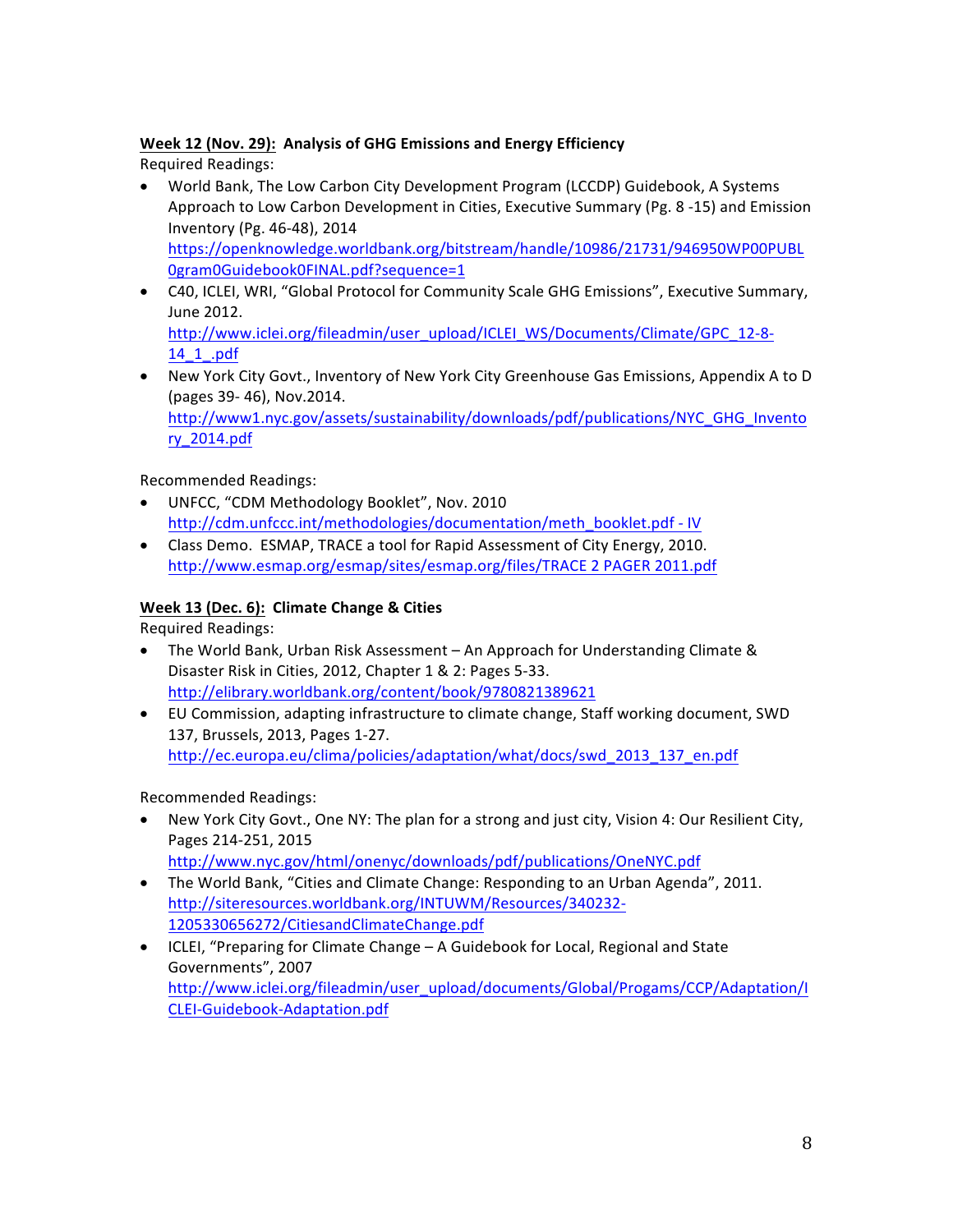### **Method of Grading and Evaluation**

### 1. **Attendance (10% of Final Grade)**

Attendance is mandatory for each class session. If you have to miss class for any reason, you must notify the professor by e-mail before the start of the class session. Each unexcused absence will negatively impact your overall grade in the class. Two or more unexcused absence could result in failure to pass the course.

### **2. Reading Responses (10% of Final Grade)**

Each week, students will post brief "Reading Responses" between 250-300 words to the Course works Discussion page by 11 a.m. one day before the class. These posts will be succinct responses to that week's reading assignments, identifying at least 2 key themes of the reading and suggesting one area for further class discussion. Reading responses will not be individual grades, but an overall grade will be assigned based on timely submission and completeness of the responses.

### **3. First Group Presentation: 5%**

Each student will be randomly assigned to one of the study groups to review the progress report of a city's sustainability indicators. Working as a group, students will prepare a 5 to 7minute PowerPoint presentation on the group assessment of the progress made in meeting the goals and targets of each area.

### **4. Midterm Examination: 25%**

The midterm examination will be to prepare around 10-15 pages long (double-spaced, Times New Roman 12-point font) paper responding to the questions on an assigned case study. The midterm examination will be due at the start of class on the assigned date.

### **5. Group Project/Presentation: 20%**

Each student will be randomly assigned to one of five or six case study groups. Working as a group, students will prepare a 5 to 7-minute PowerPoint presentation responding to the questions outlined in the case study.

### **6. Final Examination: 30%**

The final examination will be a 10-page (double-spaced, Times New Roman 12-point font) paper. The final examination will be due by e-mail on an assigned date.

### **Grading Policies:**

The following identifies how points awarded to individual assignments translate into letter grades for the course:

A= 93-100, A-= 90-92, B+=87-89, B= 84-86, B-=80-83, C+=77-79, C=74-76, C-=70-73, D=66-69, F= 65 or fewer 

### **Late Assignment Policy:**

Assignments are due on the dates/times identified. One letter grade will be deducted from any assignment submitted after the due date/time. Assignments not received by the time of final grades will receive zero points for the assignment.

### **Incompletes:**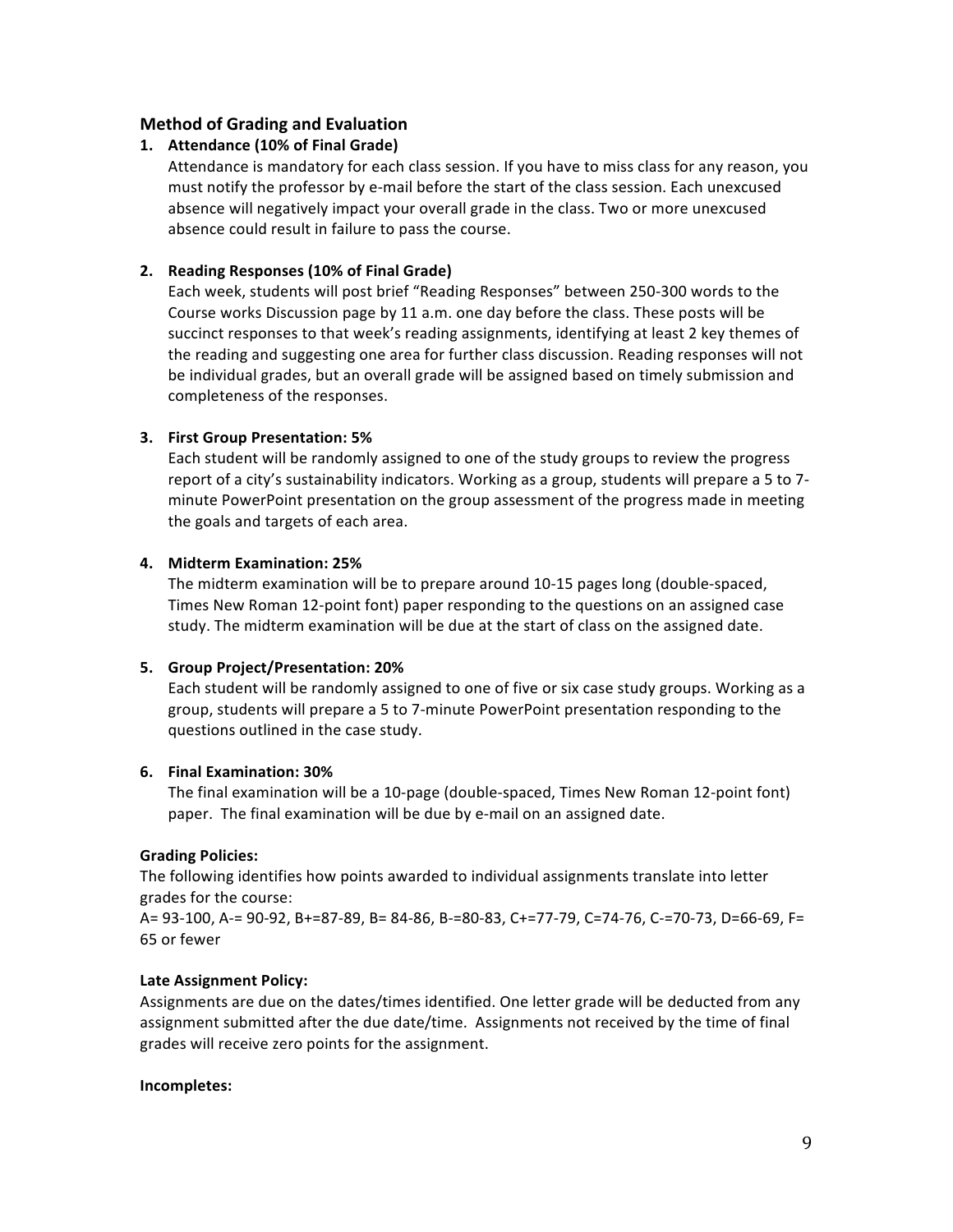As outlined in the School's grading and academic starts policy, "A grade of 'I' (incomplete) is a temporary grade indicating failure to complete assigned work. The mark is given only upon the request of the student and at the discretion of the instructor. The student and faculty member must sign a completed 'Request for Grade of Incomplete Form' before the final class session. The 'I' must be removed within one year after the end of the semester in which the student received the grade. Students seeking an extension of this time limit must have the approval of the instruction and successfully petition of the director of their program. If no petition is made, of if the petition is unsuccessful; the grade is chanced to an N-Permanent Incomplete- which remains on the student's permanent record."

### **Textbooks and Course Readings**

Chapters from a variety of different textbooks and journal articles will be used throughout this course. All texts can be found either electronically or have been placed on reserve in the University library system. Unless otherwise noted, these readings are required and should be read prior to the appropriate session. Some readings are identified as *recommended* (i.e. you are not required to read them), but they contain information that may be useful as you complete your course assignments.

### Text Books:

- Protney, Kent, "Taking Sustainable Cities Seriously: Economic Development, the Environment, and Quality of Life in American Cities", Cambridge, MIT Press, 2003.
- Dixon Tim, Enmes M, Hunt M & Lannoa S, "Urban Retrofitting for Sustainability: Mapping the transition to 2050", Earthscan from Routledge, London, NY, 2014

### Suggested Additional Readings:

- Jenks Mike, Jones Colin, "Dimensions of the Sustainable City", SpringerLink, 2010 (available as an e-book at the Columbia University Library).
- Stephen Coyle, "Sustainable and Resilient Communities", John Wiley & Sons Inc., 2011
- Heinberg Richard & Lerch Daniel, "The Post Carbon Reader", Watershed Media, 2010
- Hailstorm, D., Jeppsson U., and Kärrman, E. 2000. "Assessment Methodologies for Urban Infrastructure." *Environmental Impact Assessment Review* 20(3): 311-321.
- Cynthia Rosenzweig, William D. Solecki, Stephen A. Hammer & Shagun Mehrotra, "Climate Change and Cities", Cambridge University Press, 2011
- Jonathan Dickinson, "Inventory of New York City Greenhouse Gas Emissions", April, 2007 http://books.google.com/books?hl=en&lr=&id=c2OLIYNxETMC&oi=fnd&pg=PA5&dq=Invent ory+of+New+York+City+Greenhouse+gas+emmisions&ots=kD4HC3zsDb&sig=iWWvXtk8RX-ExXjpQfC9kyawhpQ#v=onepage&q&f=false
- World Bank, "China Low Carbon Cities Book", Chapter 1.3: Low Carbon Cities in China: Characteristics, Roadmap and Indicators, Sept. 2011